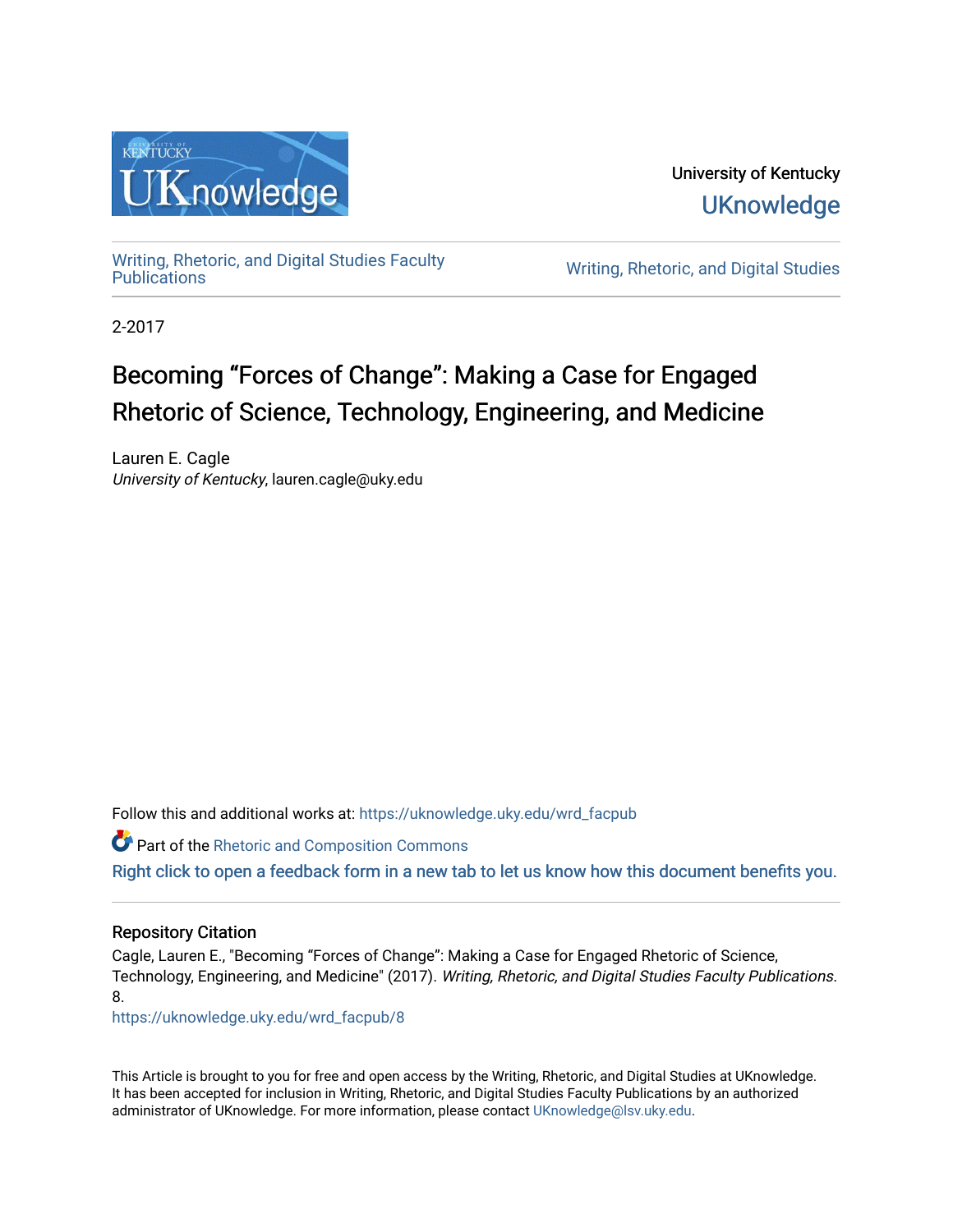## Becoming "Forces of Change": Making a Case for Engaged Rhetoric of Science, Technology, Engineering, and Medicine

Digital Object Identifier (DOI) https://doi.org/10.13008/2151-2957.1260

#### Notes/Citation Information

Published in POROI, v. 12, issue 2, p. 1-13.

Copyright © 2017 Lauren E. Cagle

This work is licensed under [Creative Commons 4.0 Attribution-NonCommercial license](https://creativecommons.org/licenses/by-nc/4.0/).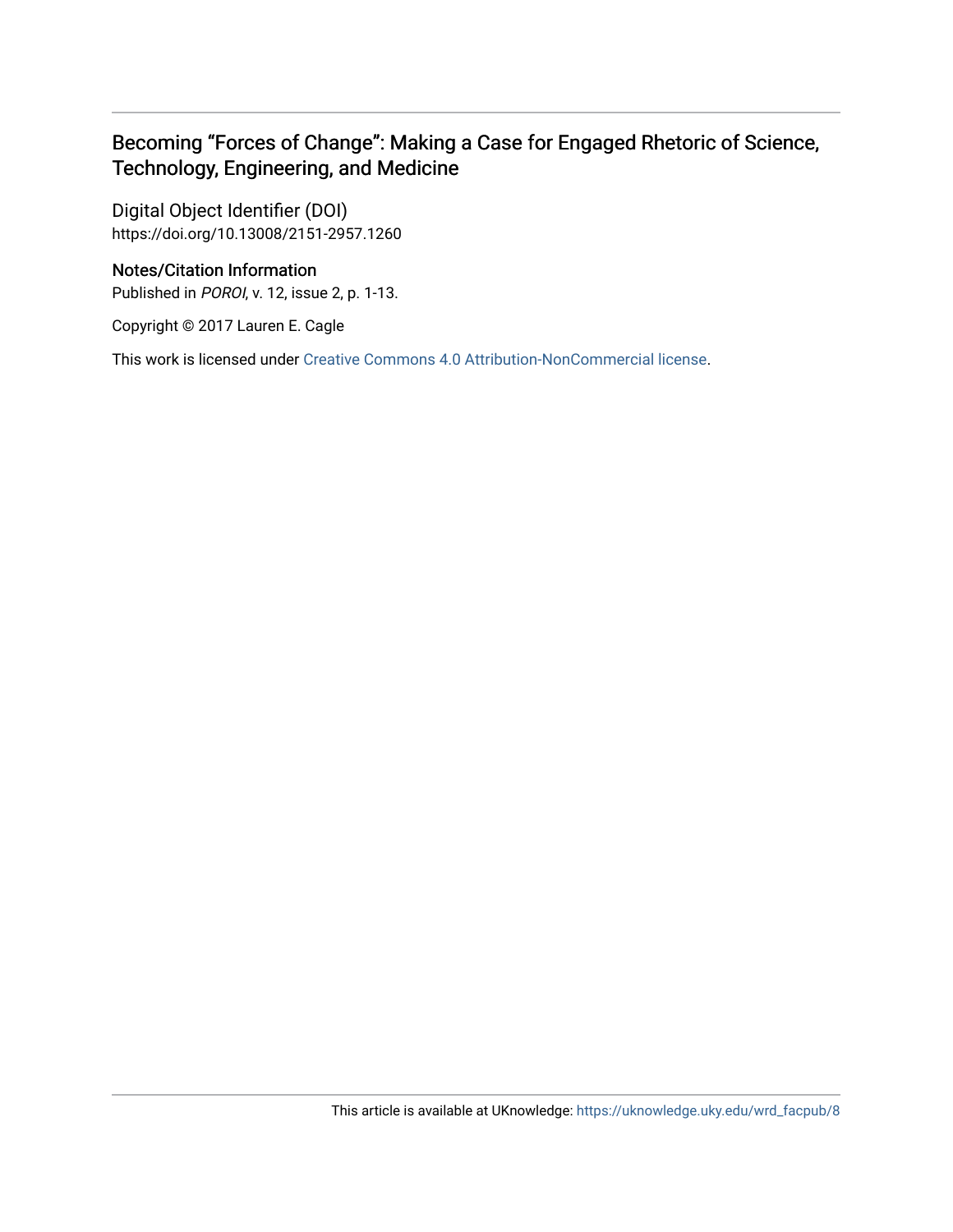# **Becoming "Forces of Change"**

## *Making a Case for Engaged Rhetoric of Science, Technology, Engineering, and Medicine*



#### *Lauren E. Cagle*

 $\overline{a}$ 

*University of Kentucky, Lexington*

*Poroi* 12,2 (February 2017)

In *Poroi*'s 2013 special issue "Inventing the Future: The Rhetorics of Science, Technology, and Medicine," Lisa Keränen reflected on the variety of purposes contributing authors ascribe to the scholarship and practice of rhetoric of science, technology, and medicine (RSTM).<sup>1</sup> Keränen especially noted the distinction Randy Harris, Lynda Walsh, and Carolyn Miller draw between studying persuasion and making persuasion happen. As Harris puts it, it's the difference between "the impulse to *understand* persuasion and the impulse to *achieve* persuasion" (Keränen, 2013, para. 7; emphasis in original). The latter is the active choice, which Keränen refers as "engagement," a term she equates to "public intellectualism." As a lens through which to imagine possibilities for our work, however, "engagement" can be much more than merely doing scholarship in public. I don't intend to wax pedantic here about precise interpretations of engagement. However, as Kenneth Walker and Sara Beth Parks show, without some definitional work "engagement" risks being reduced to only one of its many facets, which include not only public engagement (Berube, 2013; Ceccarelli, 2013; Keränen, 2013), but also classroom teaching (Ceccarelli, 2013) and transdisciplinary research with—rather than focused on—STEM practitioners and related stakeholders (Walker, this issue; Parks, this issue; Druschke, 2014).

<sup>1</sup>RSTM is the acronym used by the 2013 special issue. Like the other authors in this symposium, my later usage in this paper expands the acronym to RSTEM, adding the 'E' to account for the role engineering disciplines do and might play in the kind of engaged work we're discussing.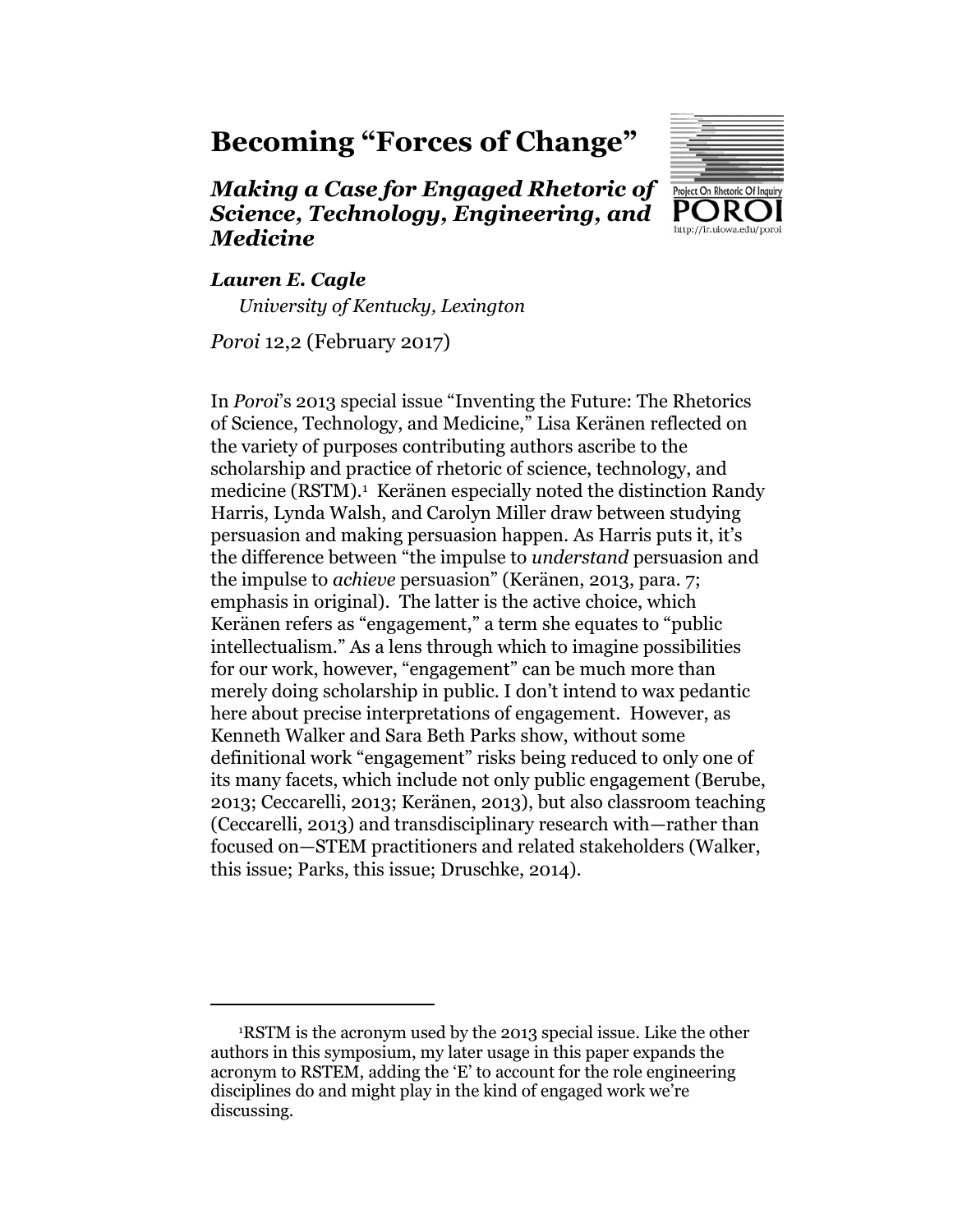In this intervention I focus mostly on transdisciplinary research, although the arguments below can also partially apply to the former two versions of engagement, public engagement and pedagogy. I find inspiration in Leah Ceccarelli's call for us to become "forces of change" by finding ways to expand our audiences such that our critical work can affect the science and policy we analyze (Ceccarelli, 2013, para. 2). As Caroline Druschke has already pointed out, we can have that effect not only by expanding the scope of the audience for our finished work, whether in the classroom, other fields, or the public at large, but also by expanding the scope of those *with whom* we *do* work (Druschke, 2014). The rhetoric of science, technology, engineering, and medicine (RSTEM) stands to gain in numerous ways from taking up the charge to think deeply about "*how* we do this work" in order to engage in ways that make change (Ceccarelli, 2013, para. 10).

It's worth noting again, though, the reservations offered by some in response to engagement of this sort. In response to Carl Herndl's vision of an applied rhetoric of science, Miller has raised the important question of what happens in the aftermath of engaging beyond our disciplinary boundaries and traditional methodologies (Miller 2013). She challenges us to consider, if we follow Herndl's call to "*do* science," an important question (Herndl, 2013; Miller, 2013): "Do we give up the critical stance altogether? Does rhetoric lose its identity as a distinct discipline?" (Miller, 2013, para. 14). Walsh has also called attention to the challenge of maintaining disciplinarity and a critical stance, asking, "How do we achieve greater disciplinary rigor without losing our civic edge, and how do we make ourselves a public resource without becoming a tool of hegemony?" (Walsh, 2013, para. 5). As the discussions in the 2013 *Poroi* special issue have highlighted, engagement is hardly easy, let alone an immediate panacea for problems we think the field might face.

In answer to this acknowledgment of engagement's potential challenges and limitations, I will offer three broad arguments that support a move towards the kind of engaged transdisciplinary research that Druschke and others have already been doing and writing about: projects that bring together rhetoricians, scientists, community members, and policymakers in various configurations to address specific wicked research problems (Druschke, 2014; see *e.g.,* Lindenfeld *et al.*, 2012; McGreavy *et al.*, 2014). In addition to making the case for why engagement is worth the risk of diffusing disciplinarity and blunting the edge of critique (assuming we keep those risks in mind and work to combat them), I also briefly discuss institutional constraints that impose additional challenges on those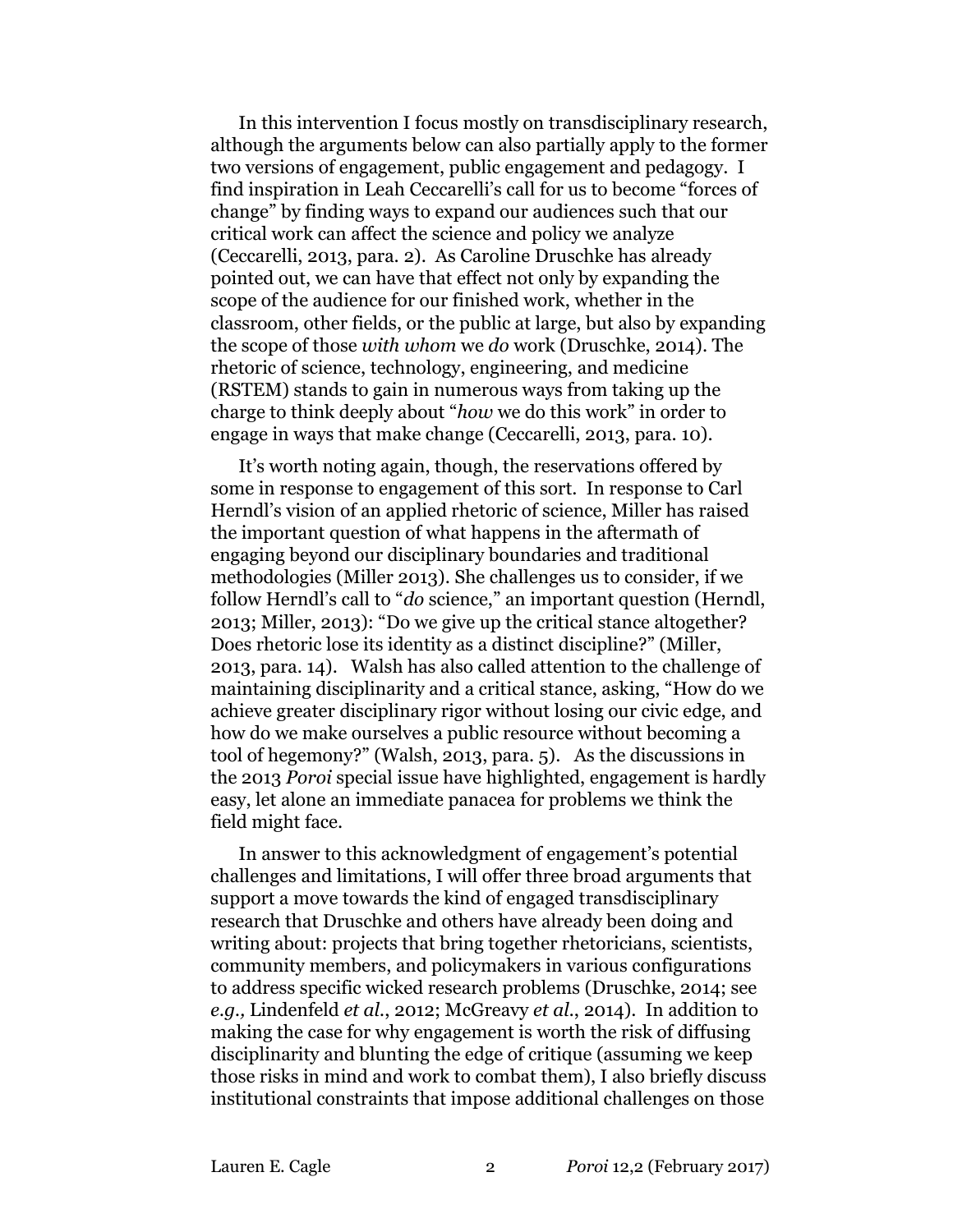trying to do this work. Making engagement not just an attractive, but a *viable* option for many researchers, especially early-career ones, will require institutional and structural shifts.

So why is this effort to engage worth our time? I see three primary answers to the question: a strategic one, an ethical one, and an epistemological one. Together, they provide grounds on which to begin addressing how to refashion and build institutional infrastructure that supports engagement in teaching, public engagement, and especially in engaged transdisciplinary research.

## **The Strategic Case**

I start with the strategic case, which will be familiar to many. STEM fields are currently highly valued in the U.S., with higher education performance metrics, government initiatives, and think piece after think piece all ratifying the idea that STEM research and training provide the best paths towards reliable employment, a stable economy, and a competitive and secure nation. We see this ratification, for example, in the Department of Education's avowal that, "Ensuring that all students have access to high-quality learning opportunities in STEM subjects is a priority, demonstrated by the fact that dozens of federal programs have made teaching and learning in science, technology, engineering, and math a critical component of competitiveness for grant funding" (U.S. Department of Education, n.d.). Making STEM a priority is also an explicit call in any number of editorials. (For illustrative examples, see Engler, 2012; "Seminole Sets Standard," 2015; "Who Says Math Has to Be Boring?", 2013).

These examples are anecdotal, certainly, but they are of a piece with a broader strain of scientism that runs through U.S. culture. As we see in many discussions of climate change skepticism, even as some bemoan a sense of growing anti-science sentiment, U.S. support for science as creating a higher quality of life remains high, with 79% of U.S. adults agreeing that, "Science has made life easier for most people" (Funk and Rainie, 2015). The concomitant social and institutional support for it exists. This means that in an era of diminishing budgets and shifting commitments to higher education, as disciplines are pushed to demonstrate their value to extra-disciplinary stakeholders, STEM's value is often taken as more self-evident than that of, say, the humanities. Concomitantly, the humanities have faced increasing scrutiny from publics, government, and industry, with demands that they justify their use of student time, tuition dollars, and research support. This scrutiny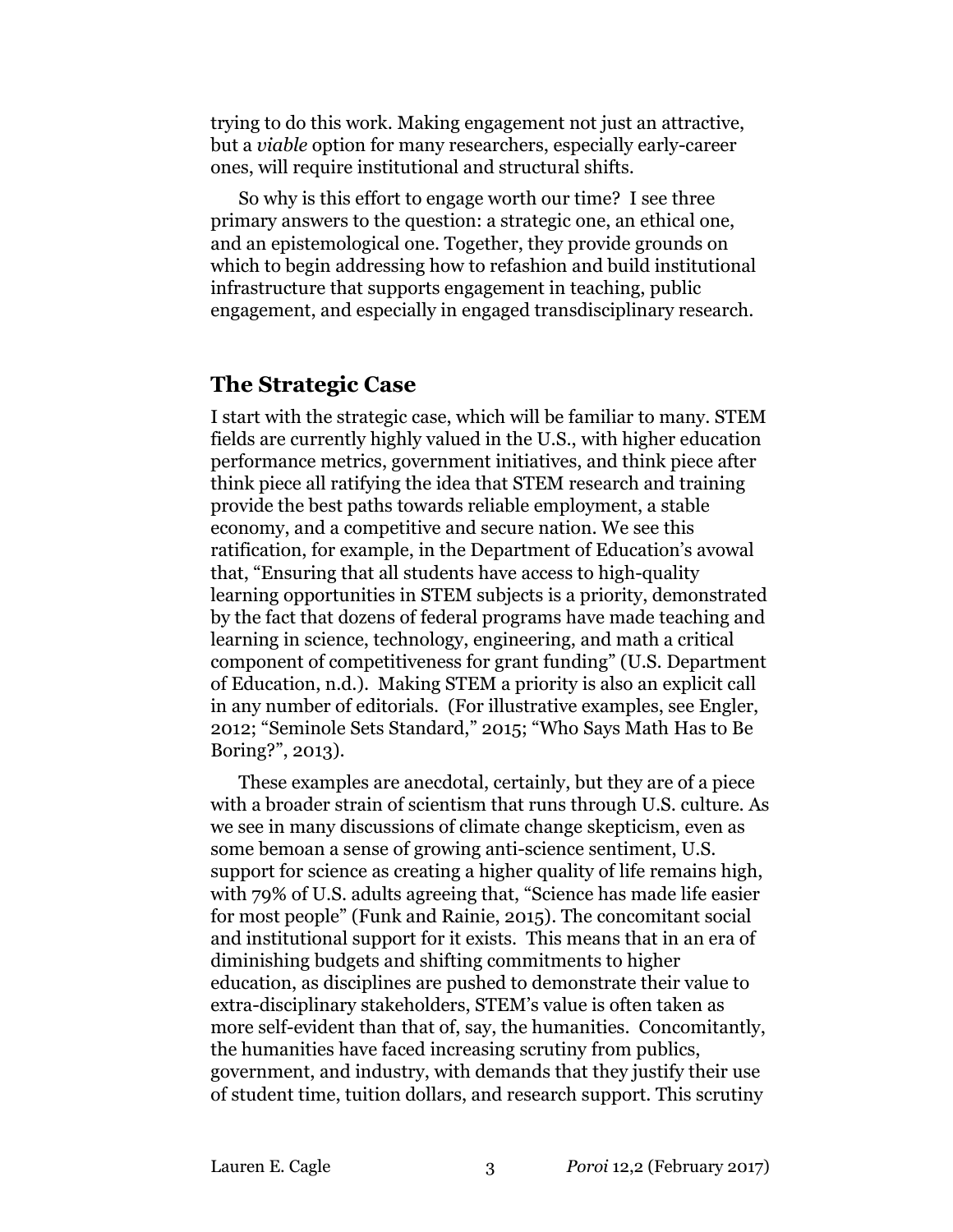comes in a variety of forms, from op-eds calling for cuts to the humanities (Cohan, 2012) to elected public officials questioning the value of specific fields, as when Florida governor Rick Scott said in an interview, "Is it a vital interest of the state to have more anthropologists? I don't think so" (Anderson, 2011).

In lieu of over-rehearsing the most recent front in the culture wars, I will briefly point to the two most common tactics taken by defenders of the humanities: 1) making the case that the humanities offer comparable instrumental value to STEM education in terms of employability and economic value (for example, Matz, 2016); and 2) forwarding alternate metrics by which to assess the humanities' value, such as their role in teaching critical thinking skills and preparing citizens for democratic participation (for an elegant longform example, see Nussbaum, 2010). There are important reasons to make these kinds of arguments; humanities departments and programs, including rhetoric, must be strategic about asserting their value within and outside the university in order to elicit the public and institutional support necessary to sustenance and growth.

In addition to these two main approaches, there are many other strategic ways to establish our relevance and value. For example, naming is a powerful tool by which a field can signal its contributions and allegiances. Meredith Johnson, Michele Simmons, and Patricia Sullivan argue persuasively that, especially for technical communication programs, it is important to understand programmatic classifications as boundary objects and to strategically deploy them in service of "generat[ing] evidence of merit" (Johnson *et al.*, forthcoming). This move makes the work we do visible in ways that resonate with institutional values.

Engagement provides another mechanism by which to make merit visible without falling back on data-driven claims about our graduates' employment or claims about our relative cultural value. By doing research *with* STEM scholars, we can strategically make our value more self-apparent. It may seem uncouth to ride on their longer cultural coattails, but it can provide us levels of funding and support that humanities researchers typically don't enjoy if we can demonstrate our utility to their enterprise. By way of comparison, the much larger annual appropriations granted to and by the National Science Foundation (NSF) in comparison to the National Endowment for the Humanities are telling. In 2015, NSF appropriations were \$7.344 billion while NEH appropriations were just over \$146 million (National Science Foundation, 2015; National Endowment for the Humanities, 2015). Of course, there remains the danger Walsh points out of becoming yet another "tool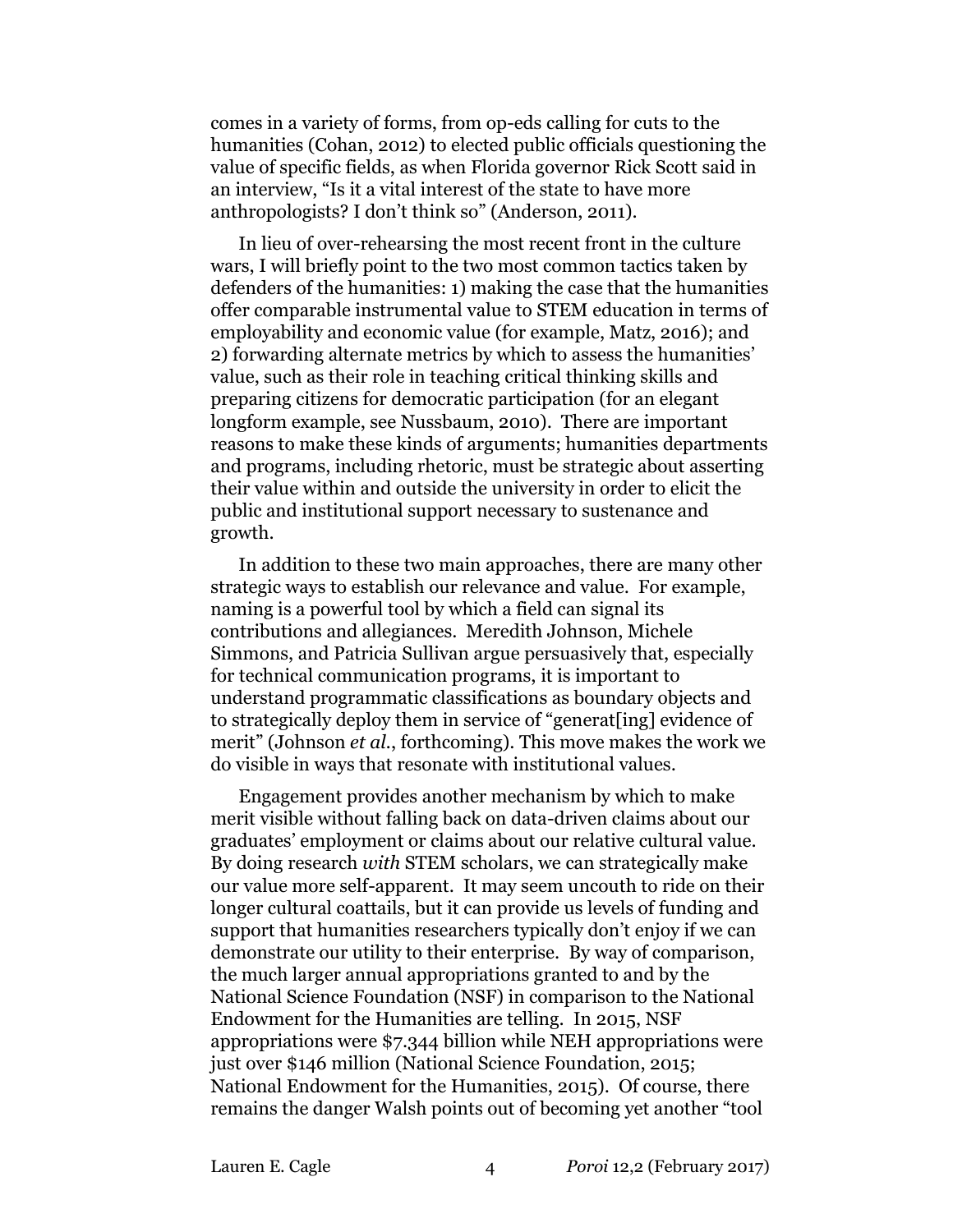of hegemony" (Walsh, 2013). In taking up engagement strategically to establish our value and in this way access resources and institutional support, we must remain aware of this risk—especially if we subscribe to the argument that the humanities provide a particular critical and democratic service to society.

### **The Ethical Case**

In addition to strong strategic reasons for engaging with STEM practitioners and stakeholders, there are ethical reasons prompting us to do so. The success of any ethical argument, of course, ultimately relies on an audience's response to its starting propositions about what matters and what doesn't. As ecological feminist Christine Cuomo reminds us, "Any ethic has value-laden starting points, and in the end an ethicist must simply either lay out or assume her own" (Cuomo, 1998, 45). In other words, ethical arguments rest on some claim to first principles that we forward as the foundation of the ensuing argument. In making arguments about my ethical responsibilities, then, at some point I must simply offer an opening claim, knowing that it brings with it baked-in values. Given that, I'll start by laying out my value-laden starting point, which is that rhetors, including academics, have a responsibility—not absolute, and not uncomplicated, but a responsibility nonetheless—for the consequences of the rhetorical moves we make, which include the knowledge we create and the scholarship we produce and make available to others. This claim points us back to a question raised throughout meta-reflections on RSTEM scholarship, particularly in the 2013 *Poroi* special issue: the purpose of RSTEM scholarship. If the purpose, as Michael Berube has suggested, is to "contribute to public understanding" or, as Ceccarelli suggests, to "make more of a difference in the world," then we are responsible for the consequences of pursuing these purposes (Berube, 2013; Ceccarelli, 2013).

This claim becomes especially important in light of Celeste Condit's charge that RSTEM scholarship often presumes an unreflectively anti-science stance (Condit, 2013). Rhetoricians of science are hardly alone in their skepticism about science's unvarnished goodness. Despite the poll cited above showing U.S. adults' faith in science's ability to "make life easier," examples abound of political, popular, and capitalist pushback against science in ways that threaten ecosystems, human health, and the global climate (Funk and Rainie, 2015). Vaccinations, climate change, and predator reintroduction are all sites where science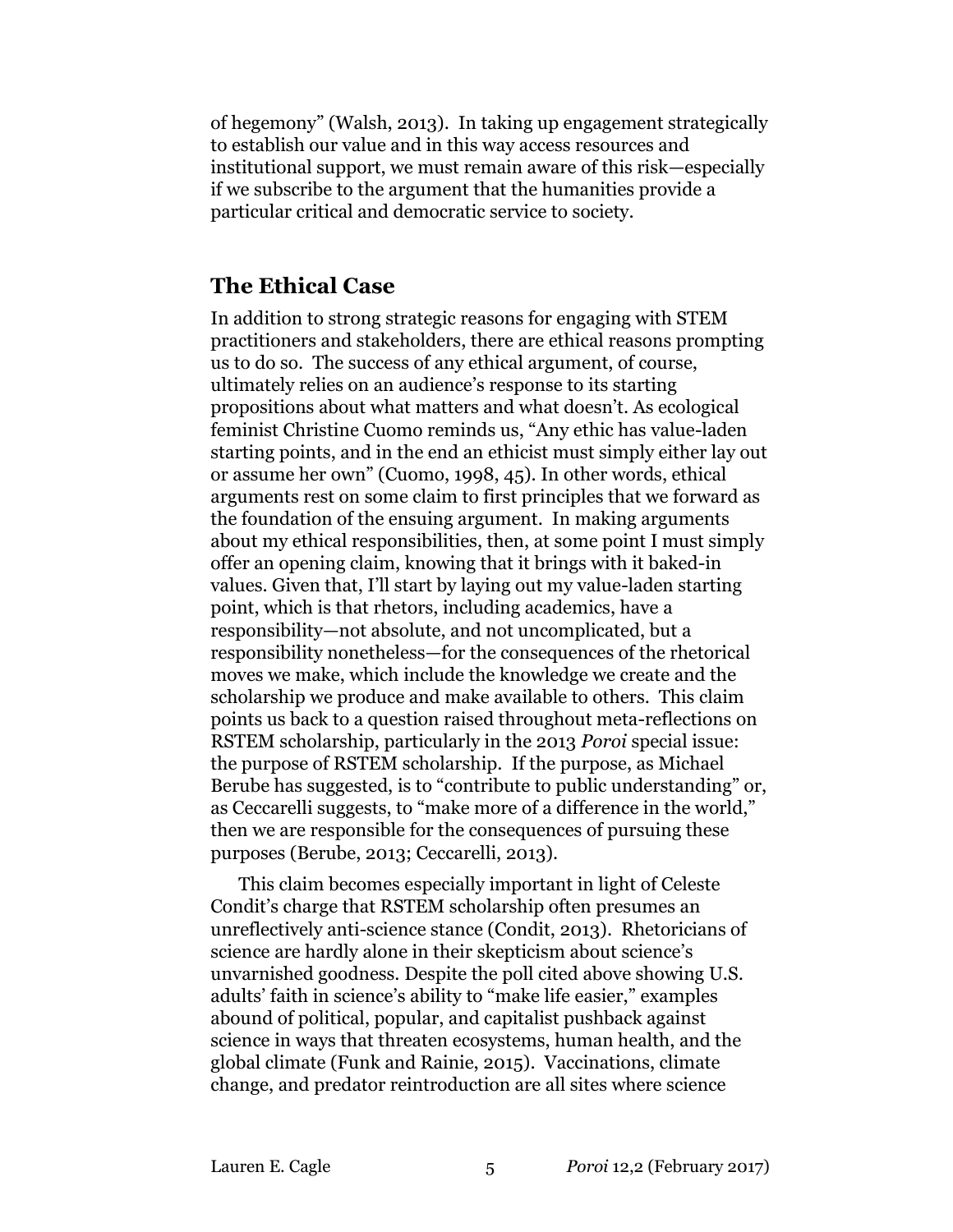clashes with stakeholders, with science often painted as impersonal or dangerously overconfident.

Skepticism about science is not necessarily a bad thing. Despite her polemic against rhetoricians' unreflective critiques of science, Condit avows that she is "not suggesting that we should stop doing 'bad science' studies or contesting places where science exercises lop-sided influence" (Condit, 2013, para. 10). We should no more cede conclusive persuasive power to science as residing exclusively in the technical sphere than we should make the personal or public spheres exclusive locations of final authority. As Philip Wander has argued, overvaluing the technical sphere allows its standards for deliberation to overtake other spheres and exclude any number of stakeholders from deliberative participation (Wander, 1976). However, unrelenting critique of science and technology has considerable drawbacks as well.

Bruno Latour asserted that academia's emphasis on pure critique has so destabilized knowledge claims that we are increasingly less able to act in the face of monumental threats like climate change (Latour, 2004). Latour wrote about conspiracy theorists who doubt science and its attendant facts:

Maybe I am taking conspiracy theories too seriously, but it worries me to *detect*, in those mad mixtures of kneejerk disbelief, punctilious demands for proofs, and free use of powerful explanation from the social neverland *many of the weapons of social critique*. Of course conspiracy theories are an absurd deformation of our own arguments, but, like weapons smuggled through a fuzzy border to the wrong party, these are *our* weapons nonetheless (Latour, 2004, 230).

Latour highlights here how well honed the double-edged blade of critique truly is: it allows us to expose bad science, but also to undermine and reject valid and sound scientific findings. Taking this assertion seriously requires us to consider what our ethical obligations are when our critical lenses are being used for ends far beyond those for which we intended them. If we recognize both the ecological, public health, and other large-scale scientific crises that face us and the role that pure critique has played in exacerbating them, I believe we have an ethical obligation to use our stances, education, and critical sensibilities to push back against those who would use our critical tools as weapons in service of aims we don't support. Engagement is one way to do so.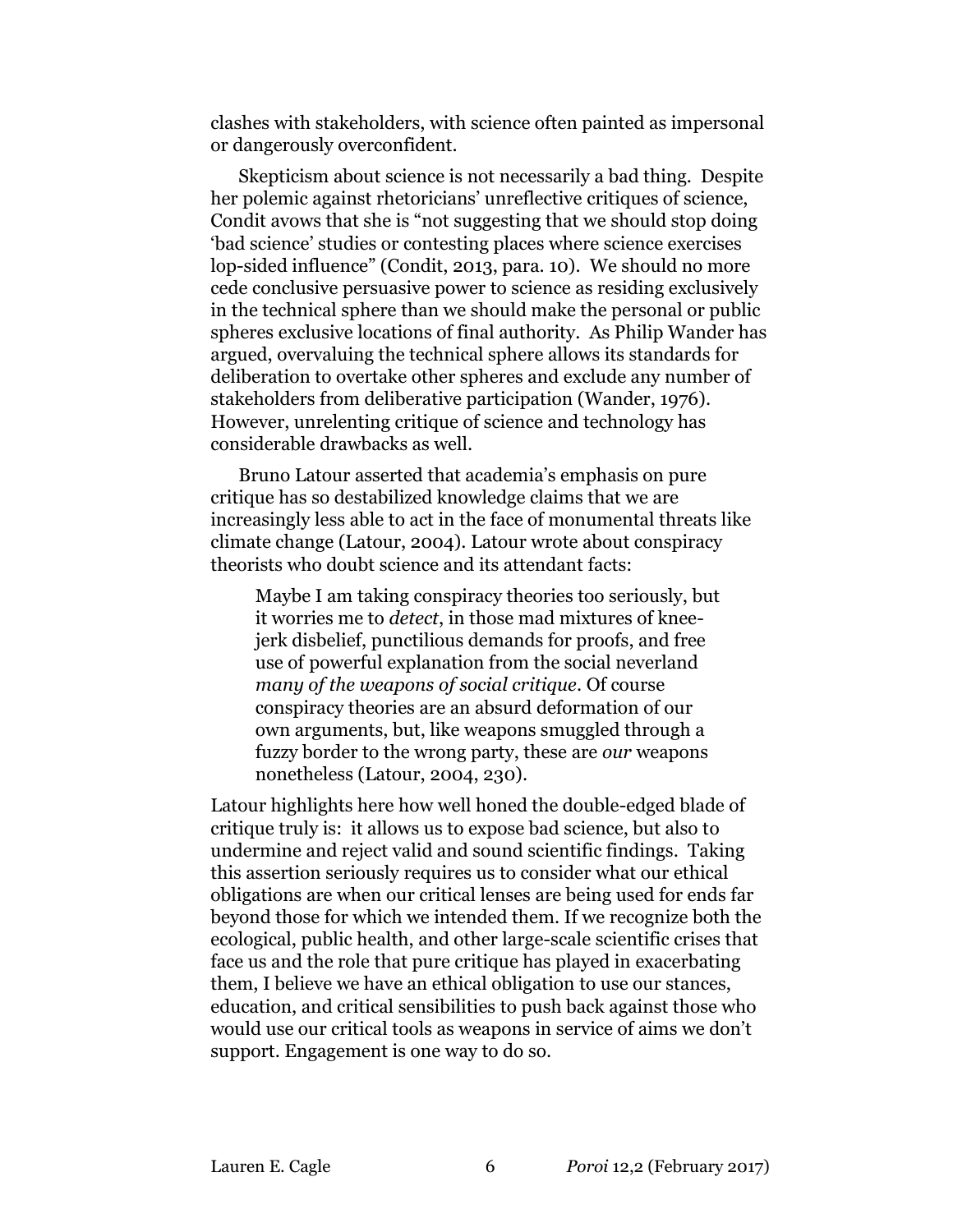# **The Onto-Epistemological Case**

Finally, there is a strong epistemological case for doing rhetoric of science through engagement. This *case* has been made in Druschke's argument that there is deep value in the co-production of knowledge with colleagues outside of RSTEM (Druschke, this issue). I'll add briefly to that argument by turning to action research scholars, such as Jacques Chevalier, Daniel Buckles, Peter Reason, Hilary Bradbury-Huang, Davydd Greenwood, and Morten Levin, who argue that application and engagement enable more epistemologically and ontologically rich knowledge-making (Chevalier and Buckles, 2013; Reason and Bradbury-Huang, 2013; Greenwood and Levin, 2007). Greenwood and Levin, for example, reject establishing a divide between pure and applied research. They argue that, "Valid social knowledge can only be derived from practical reasoning engaged in thorough action. As action researchers, we believe that action is the only sensible way to generate and test new knowledge" (Greenwood and Levin, 2007, 6). Action researchers have a long, established tradition of recognizing and validating the external knowledge and expertise that participants bring to research. They provide a valuable map to the attitudes, methodologies, and epistemologies that we can bring to engagement in order to recognize how engagement is not just a way forward to increased external recognition, but also to more robust internal knowledge production within our field. In other words, while we have something to offer STEM in terms of understanding and leveraging the rhetorical nature of knowledge production and dissemination, they have something to offer us as well.

Condit echoes this view in an appeal for a broad and inclusive approach to our scholarly endeavors:

To be an academic should not mean to find the narrowest possible community to credit or gain accreditation with. It should be to accept the mission of enhancing understanding, where understanding engages maximal possible breadth under the—necessarily and desirably vague—trajectory of improving the richness of life for human beings while protecting the natural world around us. Scientists cannot expand understanding in this way without the humanities, social scientists cannot do this without the humanities, and humanists (or posthumanists) like rhetoricians also can't do this without the natural and social scientists (Condit, 2013, para. 11).

While she makes a compelling case, Condit raises unanswered questions: *How* do we do this *with* natural and social scientists?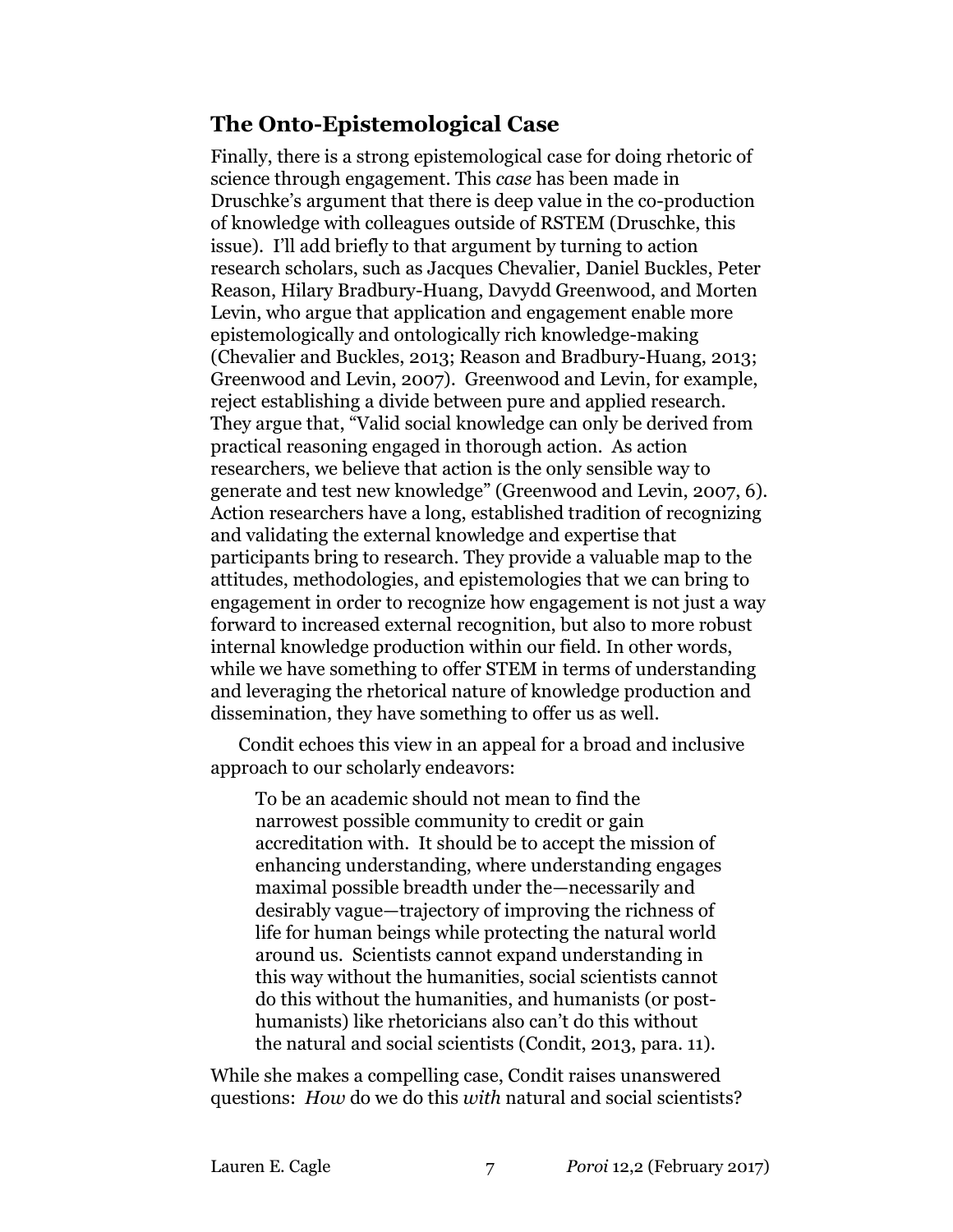How do we persuade them to expand understanding *with* us in ways to which to which their training makes them resistant? Engagement offers one answer. Through co-production of knowledge, we can develop relationships with STEM scholars and stakeholders that demonstrate our expertise, our value, and our willingness to work with them in addition to providing critique and advice from the outside.

## **Structural Barriers to Engagement**

However strong the case for engagement might be, it is important to note structural barriers within academia that pose challenges to RSTEM engagement across traditional field boundaries. To call for engagement without considering its feasibility is tantamount to issuing an unfunded mandate: most likely well meaning, but unlikely to happen. To some extent, challenges to engagement are well covered by broader discussions of interdisciplinary research. I want to highlight a few particular challenges that seem especially relevant to engaged rhetoric of science.

1) **Graduate Research Training.** While there do not seem to be comprehensive data on research training in graduate rhetoric programs, I'd wager that guided practice working on collaborative interdisciplinary teams and negotiating the various methodologies and paradigms that characterize both RSTEM and the STEM fields it studies is not a common experience across most graduate programs. Without such programmatic experience, those interested in doing engaged RSTEM may lack systematic understanding of how to develop and maintain transdisciplinary research projects. Of course, rhetorical training provides a rich skillset useful to this work, such as the careful attention to language and discussion dynamics that Parks argues could position us perfectly for managerial roles in transdisciplinary projects (Parks, this issue). Nonetheless, focused graduate research training that allows students to practice talking across disciplines, collaboratively constructing research questions and methodologies, and advocating for the value that rhetoric brings to the shared project could help us develop a stronger strain of engaged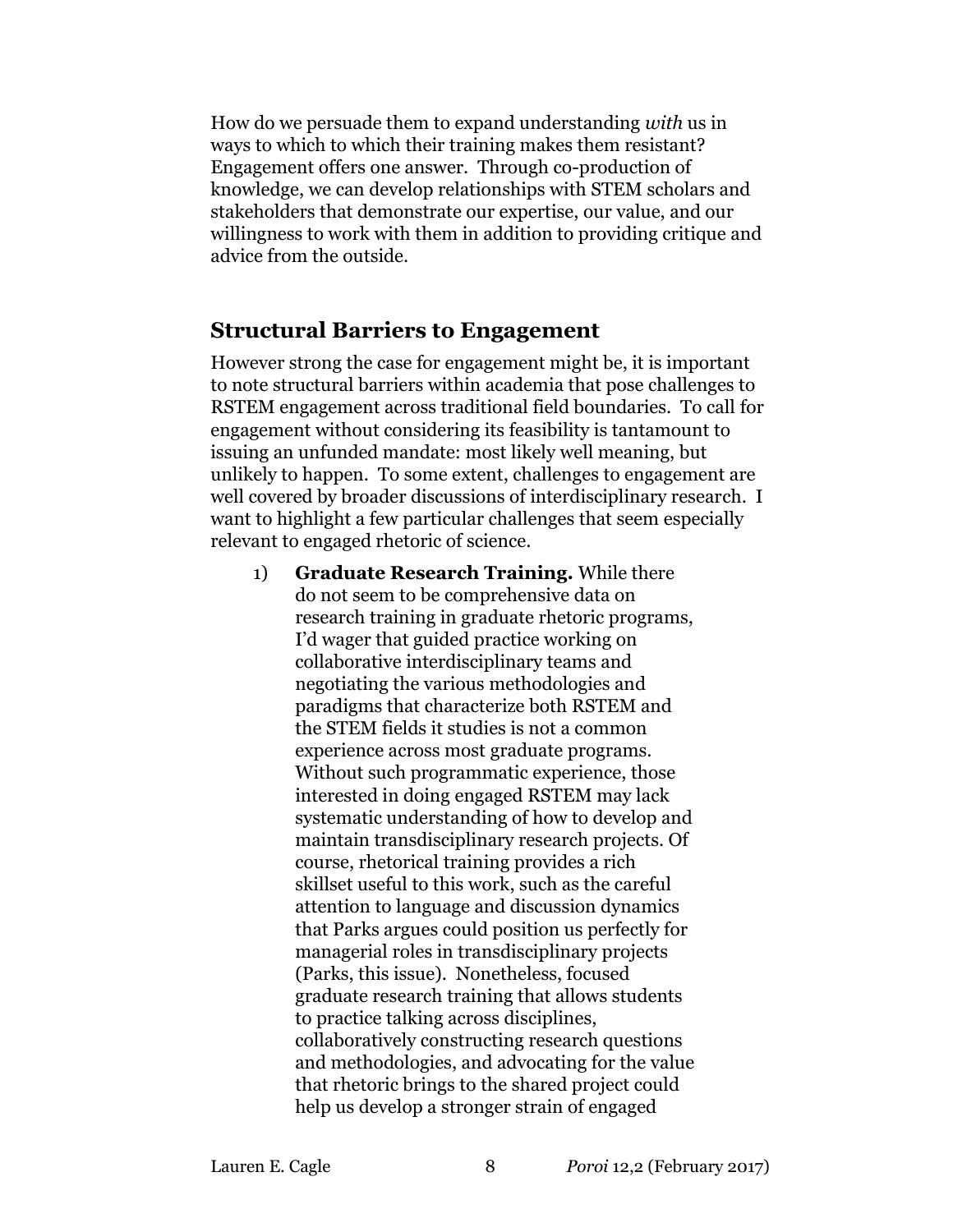scholarship in RSTEM. That's not to say that all rhetoric graduate programs should be tasked with providing such experience. Rather, acknowledging how research training can enable the growth of engaged RSTEM reveals a need that some programs might be interested in and capable of filling. Faculty at these programs might even emulate some aspects of STEM graduate training, such as inviting graduate students to participate in ongoing research projects, thereby exposing them to engaged trans-disciplinary work as a standard part of their preparation to launch their own research agendas. The Scientific and Medical Communications Laboratory at the University of Wisconsin-Milwaukee, directed by S. Scott Graham, could serve as one model for graduate research training that prepares engaged RSTEM scholars; the laboratory's commitment to mixedmethods research, effective forms of public outreach, and working with affiliate researchers in and outside of rhetoric suggests the kind of trans-disciplinary engagement I am advocating here (UW Milwaukee Scientific and Medical Communications Laboratory).

2) **Institutional Timelines.** A second challenge we should consider is the mismatch between institutional timelines and interdisciplinary research timelines. Research is always an uncertain business, with no guarantees of arriving at statistically significant findings, or turning up just the right item in the archive, or developing a fully explanatory theoretical frame, let alone any guarantees of accomplishing those things along an exact and predictable timeline. With engaged RSTEM, those risks may, or at least may seem to, multiply, given the uncertain timelines involved in building relationships and constructing research agendas with other people. Without strong support in the field and at the local institutional level for engaged work, these risks may seem too great to be worth taking for the graduate student whose funding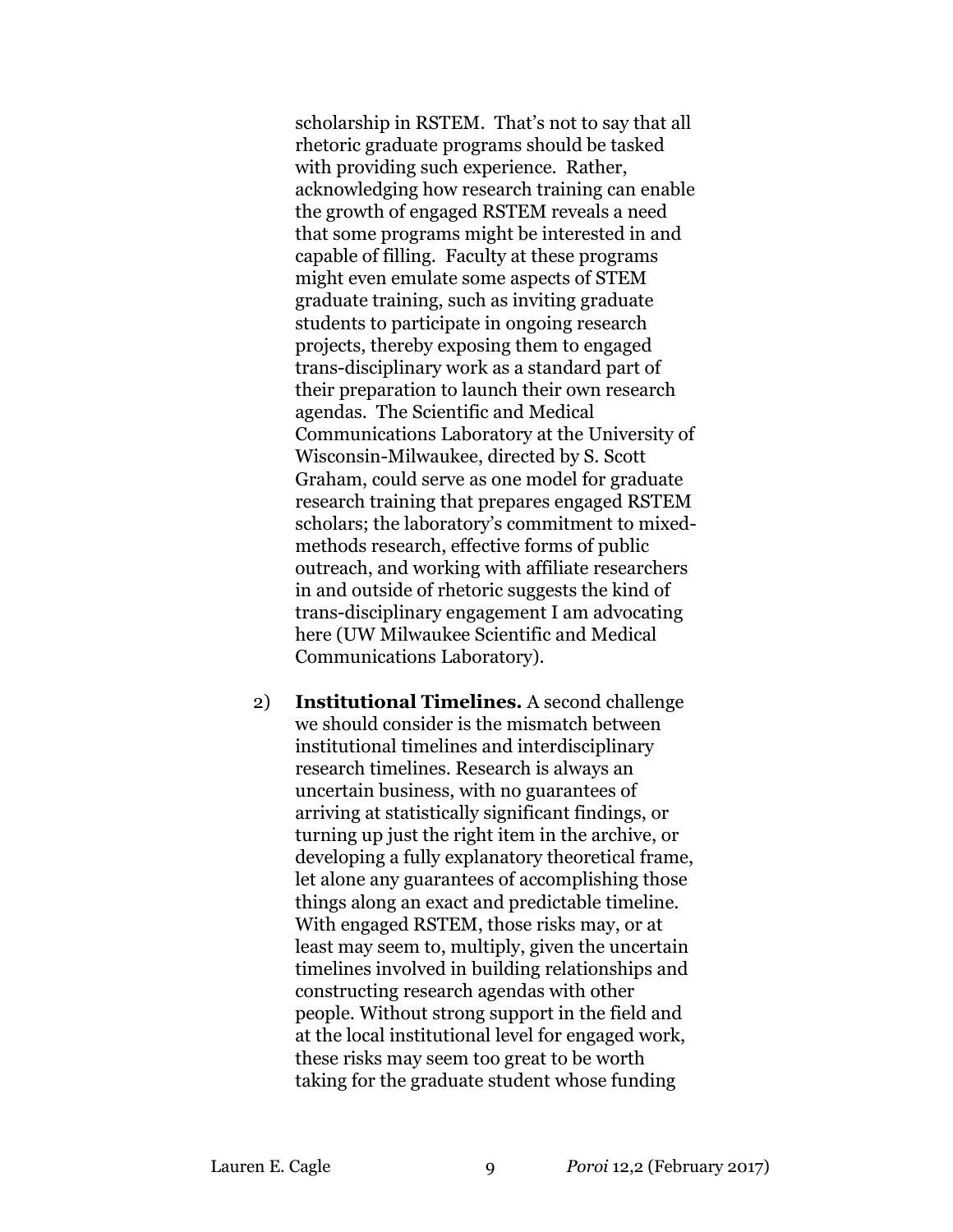might run out or the assistant professor whose tenure case might be denied.

Acknowledging these challenges could help advocates of engaged RSTEM usefully address institutional and pedagogical barriers to engagement. When we advocate for engagement, it is critical that we also discuss the institutional structures that might undercut and that might support such engagement. In terms of support, perhaps we might prioritize grant writing in our curricula. We offer credit for STEM courses, so students can connect with STEM academics and practitioners. We fund students and junior faculty so that they have time to explore, make mistakes, and get the work done before having to leave grad school to pay loans or send their tenure portfolios out for review. Granted, these are idealistic recommendations that ignore broader institutional constraints, such as funding and accreditation. However, I believe the case for engagement is strong enough that they are worth taking seriously as concrete steps towards this vision of a more visible and robust RSTEM.

Copyright © 2017 Lauren E. Cagle

# **Reference List**

Anderson, Z. "Rick Scott Wants to Shift University Funding Away from Some Degrees." *Herald-Tribune* (2011, October 10): [http://politics.heraldtribune.com/2011/10/10/rick-scott](http://politics.heraldtribune.com/2011/10/10/rick-scott-wants-to-shift-university-funding-away-from-some-majors/)[wants-to-shift-university-funding-away-from-some-majors/,](http://politics.heraldtribune.com/2011/10/10/rick-scott-wants-to-shift-university-funding-away-from-some-majors/) accessed 8/10/16.

Berube, D. M. "Constructing Texts in Fringe Science: Challenges in Propaedeutics." *Poroi* 9.1 (2013): 1-7. <http://doi.org/10.13008/2151-2957.1162>

- Ceccarelli, L. "To Whom Do We Speak? The Audiences for Scholarship on the Rhetoric of Science and Technology." *Poroi* 9.1 (2013): 1-7.<http://doi.org/10.13008/2151-2957.1151>
- Chevalier, J. M., and D. J. Buckles. *Participatory Action Research: Theory and Methods for Engaged Inquiry*. Abingdon, Oxon; New York, NY: Routledge, 2013.
- Cohan, P. "To Boost Post-College Prospects, Cut Humanities Departments." *Forbes* (2012, May 29): [http://www.forbes.com/sites/petercohan/2012/05/29/to](http://www.forbes.com/sites/petercohan/2012/05/29/to-boost-post-college-prospects-cut-humanities-departments/)[boost-post-college-prospects-cut-humanities-departments/,](http://www.forbes.com/sites/petercohan/2012/05/29/to-boost-post-college-prospects-cut-humanities-departments/) accessed 8/10/16.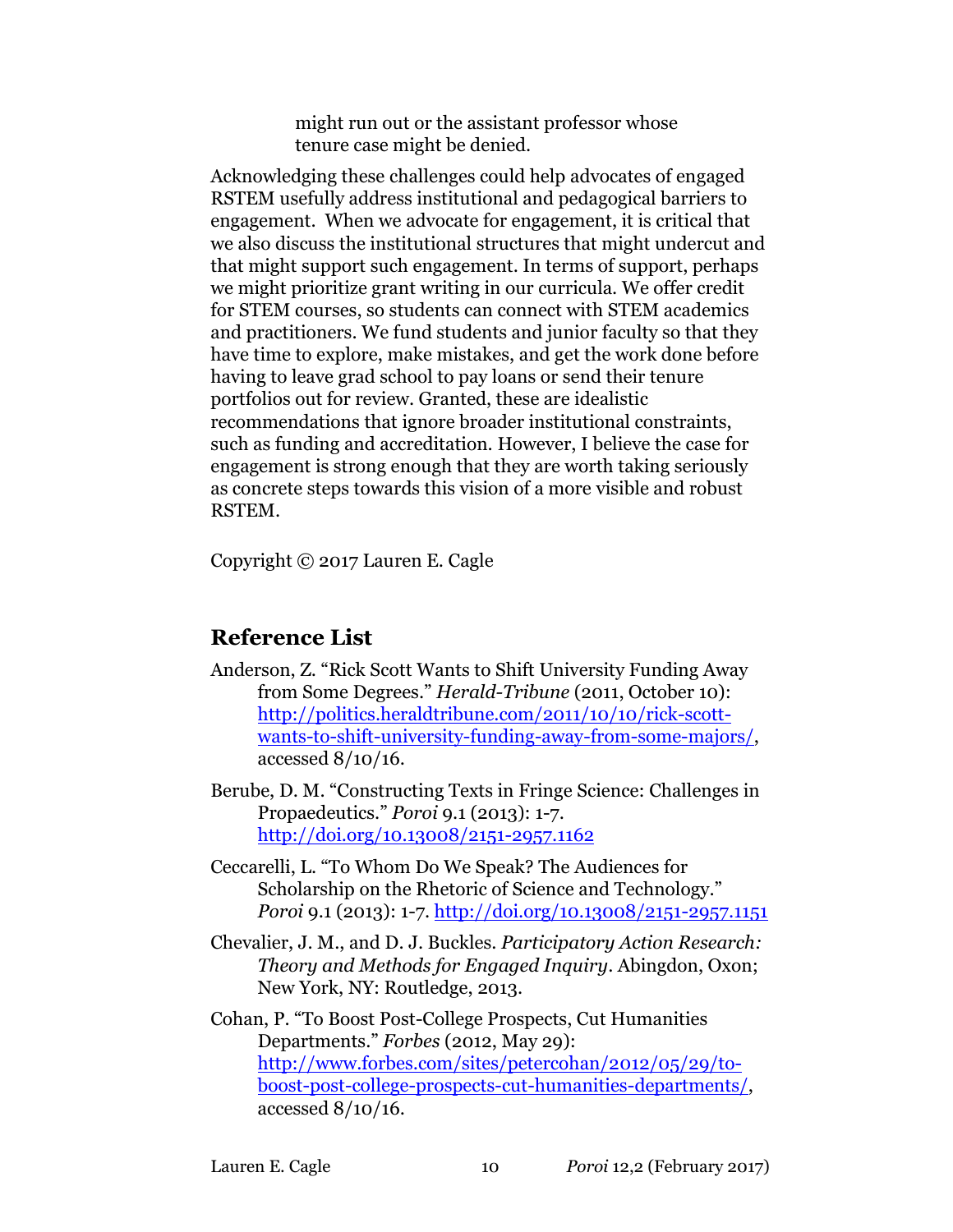- Condit, C. M. "'Mind the Gaps': Hidden Purposes and Missing Internationalism in Scholarship on the Rhetoric of Science and Technology in Public Discourse." *Poroi* 9.1 (2013): 1-9. <http://doi.org/10.13008/2151-2957.1150>
- Cuomo, C. J. *Feminism and Ecological Communities: An Ethic of Flourishing*. London; New York: Routledge, 1998.
- Druschke, C. G. "With Whom Do We Speak? Building Transdisciplinary Collaborations in Rhetoric of Science." *Poroi* 10.1 (2014): 1-7. [http://doi.org/10.13008/2151-](http://doi.org/10.13008/2151-2957.1175) [2957.1175](http://doi.org/10.13008/2151-2957.1175)
- Engler, J. "STEM Education is the Key to the U.S.'s Economic Future." *US News & World Report* (2012, June 15): [http://www.usnews.com/opinion/articles/2012/06/15/stem](http://www.usnews.com/opinion/articles/2012/06/15/stem-education-is-the-key-to-the-uss-economic-future)[education-is-the-key-to-the-uss-economic-future,](http://www.usnews.com/opinion/articles/2012/06/15/stem-education-is-the-key-to-the-uss-economic-future) accessed  $1/13/17.$
- Funk, C., and L. Rainie. "Public and Scientists' Views on Science and Society." *Pew Research Center* (2015, January 29): [http://www.pewinternet.org/2015/01/29/public-and](http://www.pewinternet.org/2015/01/29/public-and-scientists-views-on-science-and-society/)[scientists-views-on-science-and-society/,](http://www.pewinternet.org/2015/01/29/public-and-scientists-views-on-science-and-society/) accessed 1/13/17.
- Greenwood, D. J., and M. Levin. *Introduction to Action Research: Social Research for Social Change* (2nd edition). Thousand Oaks, Calif: SAGE Publications, Inc., 2006.
- Harris, R. "The Rhetoric of Science Meets the Science of Rhetoric." *Poroi* 9.1 (2013): 1-12. [http://doi.org/10.13008/2151-](http://doi.org/10.13008/2151-2957.1158) [2957.1158](http://doi.org/10.13008/2151-2957.1158)
- Haswell, R. "NCTE/CCCC's Recent War on Scholarship." *Written Communication* 22.2 (2005): 198-223. <https://doi.org/10.1177/0741088305275367>
- Herndl, C. "The Rhetoric of Sustainability: What Does It Take to be Interdisciplinary?" *Conference on College Composition and Communication*, March 2015. Unpublished conference paper.
- Johnson, M., M. Simmons, and P. Sullivan. *Lean Technical Communication: Toward Sustainable Program Innovation*. ATTW Book Series in Technical Communication, Forthcoming.
- Keränen, L. "Conspectus: Inventing Futures for the Rhetoric of Science, Technology, and Medicine." *Poroi* 9.1 (2013): 1-9. <http://doi.org/10.13008/2151-2957.1167>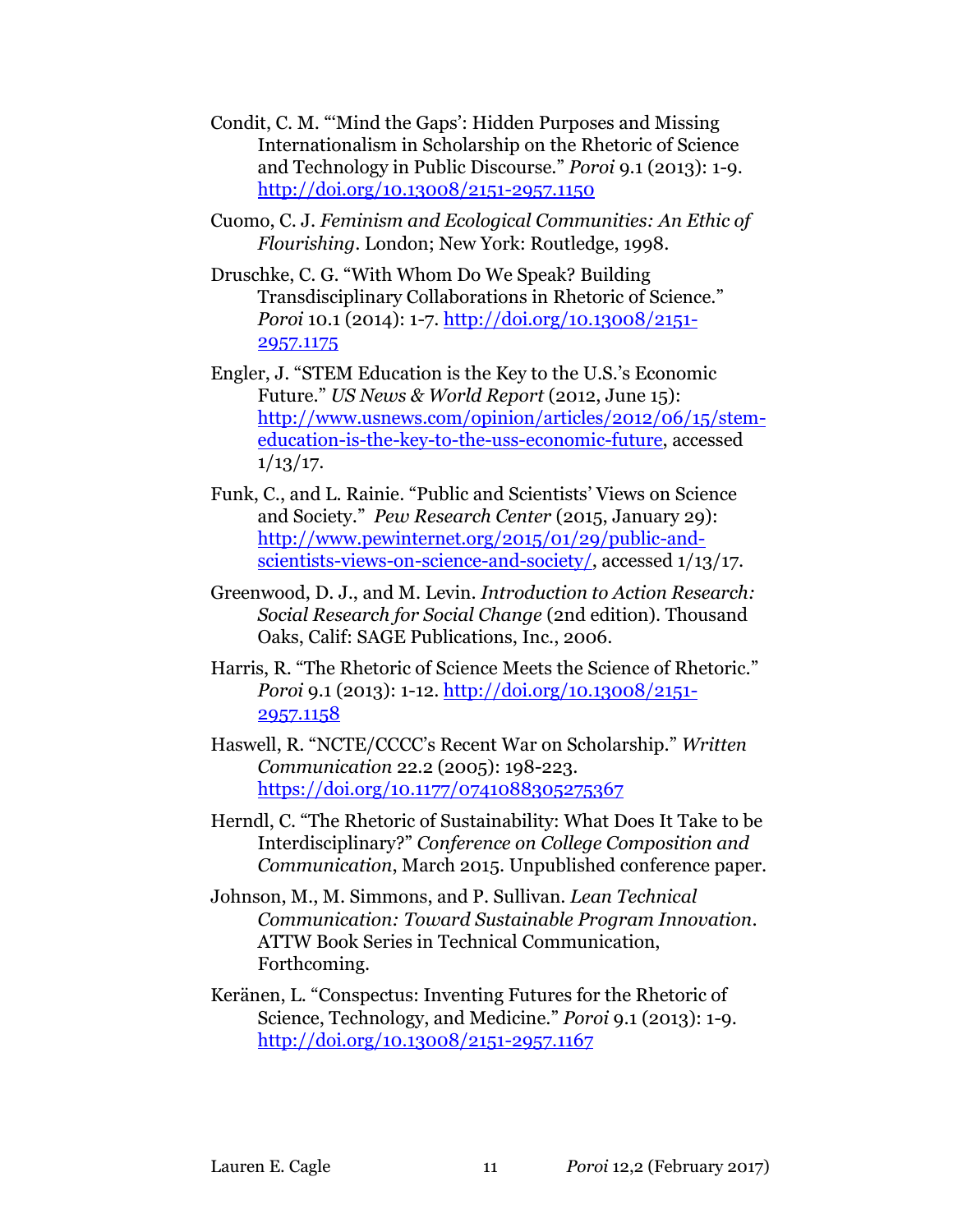- Latour, B. "Why Has Critique Run Out of Steam? From Matters of Fact to Matters of Concern." *Critical Inquiry*, 30.2 (2005): 225–248. <https://doi.org/10.1086/421123>
- Lindenfeld, L. A., D.M. Hall, B. McGreavy, L. Silka, and D. Hart. "Creating a Place for Environmental Communication Research in Sustainability Science." *Environmental Communication* 6.1 (2012): 23–43. <http://doi.org/10.1080/17524032.2011.640702>
- Matz, R. "The Myth of the English Major Barista." *Inside Higher Ed* (2016, July 6): [https://www.insidehighered.com/views](https://www.insidehighered.com/views/2016/07/06/cultural-implications-myth-english-majors-end-working-permanently-starbucks-essay) [/2016/07/06/cultural-implications-myth-english-majors](https://www.insidehighered.com/views/2016/07/06/cultural-implications-myth-english-majors-end-working-permanently-starbucks-essay)[end-working-permanently-starbucks-essay,](https://www.insidehighered.com/views/2016/07/06/cultural-implications-myth-english-majors-end-working-permanently-starbucks-essay) accessed 8/3/16.
- McGreavy, B., L. Silka, and L. Lindenfeld. "Interdisciplinarity and Actionable Science: Exploring the Generative Potential in Difference." *Journal of Community Practice* 22.1-2 (2014): 189–209.<http://doi.org/10.1080/10705422.2014.901264>
- Miller, C. R. "Audiences, Brains, Sustainable Planets, and Communication Technologies: Four Horizons for the Rhetoric of Science and Technology." *Poroi* 9.1 (2013): 1-6. <http://doi.org/10.13008/2151-2957.1159>
- National Endowment for the Humanities. *Summary of Fiscal Year 2015 Appropriations*. National Endowment for the Humanities (2015): 1. [http://www.neh.gov/files](http://www.neh.gov/files/2015_neh_budget_approp.pdf)  $\sqrt{2015}$  neh budget approp.pdf, accessed 8/10/16.
- National Science Foundation. "Consolidated Appropriations Act of FY 2015." NSF Congressional Highlight (2015, January 9): [http://www.nsf.gov/about/congress/114/highlights/cu15\\_01](http://www.nsf.gov/about/congress/114/highlights/cu15_0109.jsp) [09.jsp,](http://www.nsf.gov/about/congress/114/highlights/cu15_0109.jsp) accessed 8/10/16.
- Nussbaum, M. C. *Not for Profit: Why Democracy Needs the Humanities*. Princeton, N.J: Princeton University Press, 2010.
- Readings, B. *The University in Ruins*. Cambridge, Mass: Harvard University Press, 1997.
- Reason, P., and H. Bradbury-Huang. (Eds.). *The SAGE Handbook of Action Research: Participative Inquiry and Practice* (2 edition). London; Thousand Oaks, Calif.: SAGE Publications Ltd, 2013.
- UW Milwaukee Scientific and Medical Communications Laboratory. SAMComm, University of Wisconsin (n.d.): [http://www4.uwm.edu/letsci/samcomm/index.cfm,](http://www4.uwm.edu/letsci/samcomm/index.cfm) accessed  $8/10/16$ .